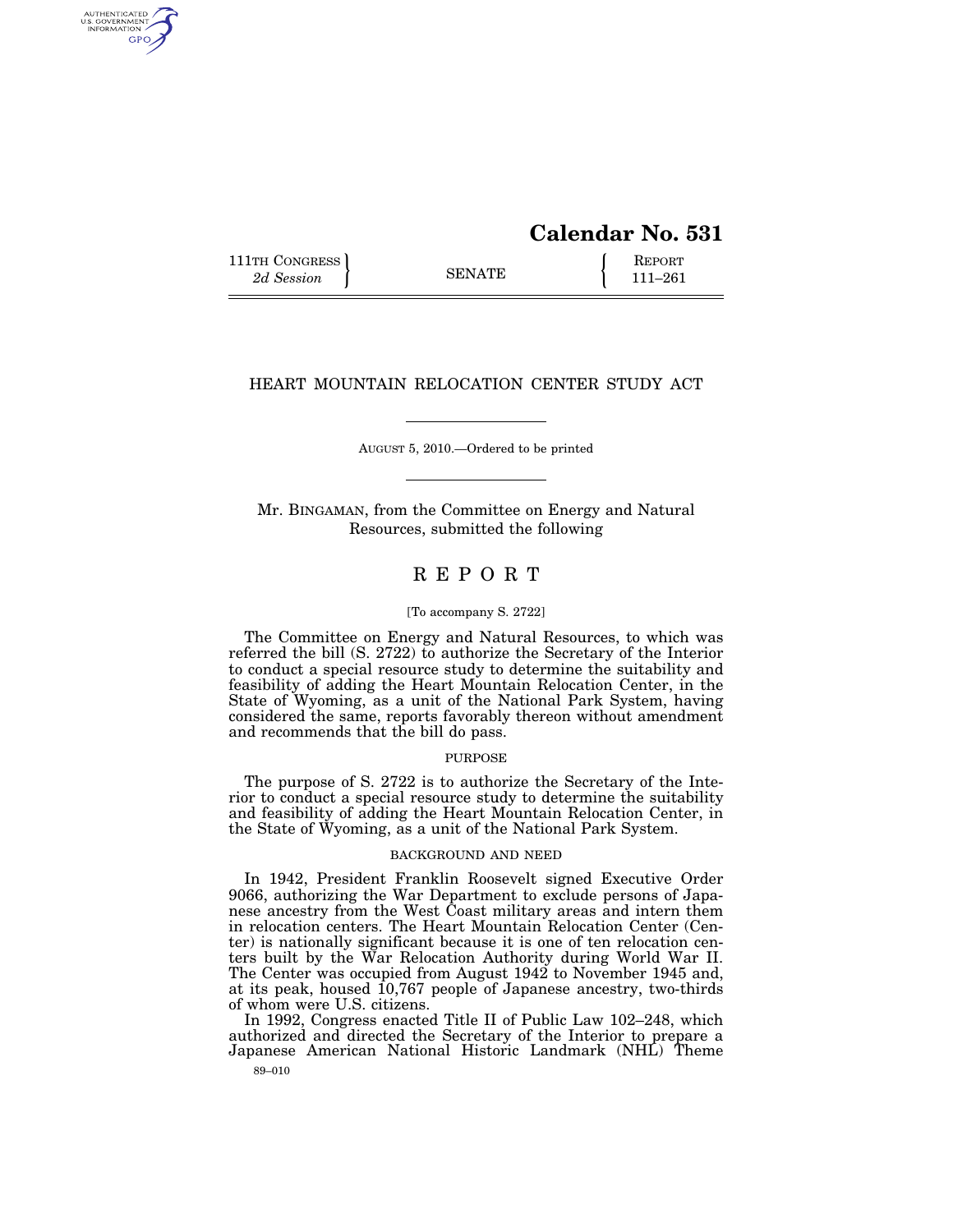Study, titled the ''Japanese Americans in World War II.'' The study identified, evaluated, and nominated as national historic landmarks those sites that best commemorate the period in American history from 1941–46 when Japanese Americans were interned pursuant to Executive Order 9066. The Heart Mountain Relocation Center was recommended for study for possible National Historic Landmark designation.

Today, four of the approximately 650 buildings constructed for the Heart Mountain Relocation Center remain, including a housing unit, a boiler house, a warehouse and a mess hall. The Bureau of Reclamation owns the 71 acre-parcel where the four buildings stand. In 1985, 30 acres were listed in the National Register.

S. 2722 would direct the Secretary of the Interior to conduct a special resource study of the Heart Mountain Relocation Center to evaluate the national significance of the site and to assess the suitability and feasibility of designating the site as a unit of the National Park System.

#### LEGISLATIVE HISTORY

S. 2722 was introduced by Senators Barrasso and Enzi on November 3, 2009. The Subcommittee on National Parks held a hearing on the bill on December 3, 2009. The Committee on Energy and Natural Resources considered the bill at its business meeting on June 16, 2010, and ordered S. 2722 favorably reported without amendment at its business meeting on June 21, 2010.

#### COMMITTEE RECOMMENDATION

The Committee on Energy and Natural Resources, in open business session on June 21,  $2010$ , by a voice vote of a quorum present, recommends that the Senate pass S. 2722.

#### SECTION-BY-SECTION ANALYSIS

*Section 1* provides the short title, the ''Heart Mountain Relocation Center Study Act of 2009.''

*Section 2(a)* authorizes the Secretary of the Interior to conduct a special resource study.

Subsection (b) provides that the study shall determine the suitability and feasibility of adding the Heart Mountain Relocation Center as a unit of the National Park System, and shall consider other alternatives for the preservation, protection and interpretation of the site by Federal, State or local government entities or any other interested individuals. The study is also required to identify the costs estimates for any Federal acquisition, development, interpretation, operation and maintenance associated with the range of management alternatives.

Subsection  $\overline{c}$  directs the study to be conducted in accordance with the requirements of section 8 of Public Law 91–383, relating to National Park Service study requirements.

Subsection (d) requires the Secretary to prepare and submit for review the results, conclusions, and recommendations of the study within 3 years after the date funds are made available for the study.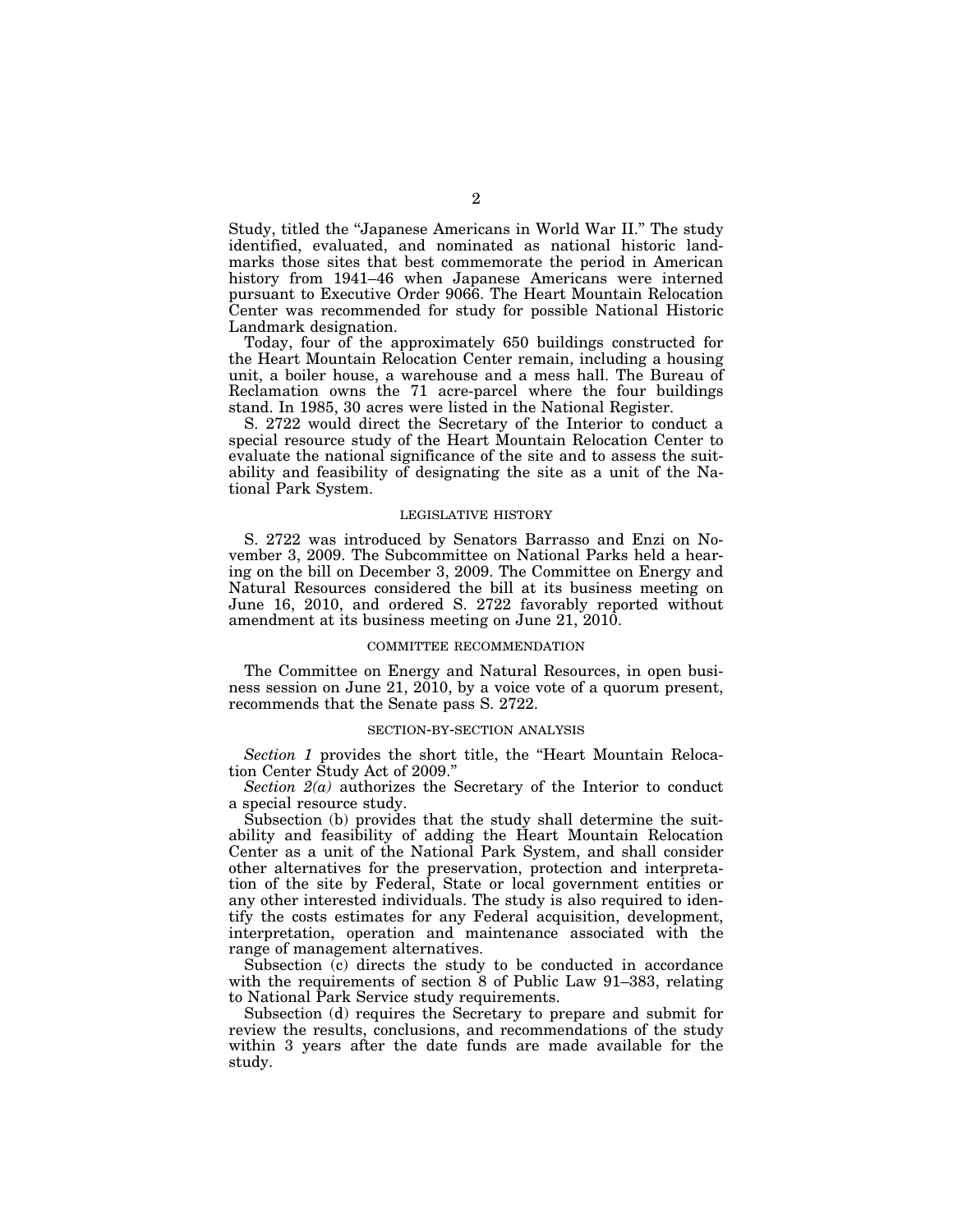#### COST AND BUDGETARY CONSIDERATIONS

The following estimate of costs of this measure has been provided by the Congressional Budget Office:

#### *S. 2722—Heart Mountain Relocation Center Study Act of 2009*

S. 2722 would require the National Park Service (NPS) to conduct a special resource study of the Heart Mountain Relocation Center in Wyoming. In the study, the NPS would evaluate the national significance of the site, which was used to intern Japanese Americans during World War II, and determine the suitability and feasibility of designating it as a unit of the National Park System. The NPS would have three years to complete the study and report to the Congress on its results.

Based on information provided by the NPS and assuming the availability of appropriated funds, CBO estimates that carrying out the study required by S. 2722 would cost about \$200,000 over the next three years. Enacting the legislation would not affect direct spending or revenues; therefore, pay-as-you-go procedures would not apply.

S. 2722 contains no intergovernmental or private-sector mandates as defined in the Unfunded Mandates Reform Act and would impose no costs on state, local, and tribal governments.

On June 21, 2010, CBO transmitted a cost estimate for H.R. 3989, the Heart Mountain Relocation Center Study Act of 2009, as ordered reported by the House Committee on Natural Resources on June 16, 2010. The two pieces of legislation are similar, and the CBO cost estimates are the same.

The CBO staff contact for this estimate is Deborah Reis. The estimate was approved by Peter H. Fontaine, Assistant Director for Budget Analysis.

## REGULATORY IMPACT EVALUTION

In compliance with paragraph 11(b) of rule XXVI of the Standing Rules of the Senate, the Committee makes the following evaluation of the regulatory impact which would be incurred in carrying out S. 2722.

The bill is not a regulatory measure in the sense of imposing Government-established standards or significant economic responsibilities on private individuals and businesses.

No personal information would be collected in administering the program. Therefore, there would be no impact on personal privacy.

Little, if any, additional paperwork would result from the enactment of S. 2722, as ordered reported.

#### CONGRESSIONALLY DIRECTED SPENDING

S. 2722, as ordered reported, does not contain any congressionally directed spending items, limited tax benefits, or limited tariff benefits as defined in rule XLIV of the Standing Rules of the Senate.

#### EXECUTIVE COMMUNICATIONS

The testimony provided by the National Park Service at the December 3, 2009 Subcommittee hearing on S. 2722 follows: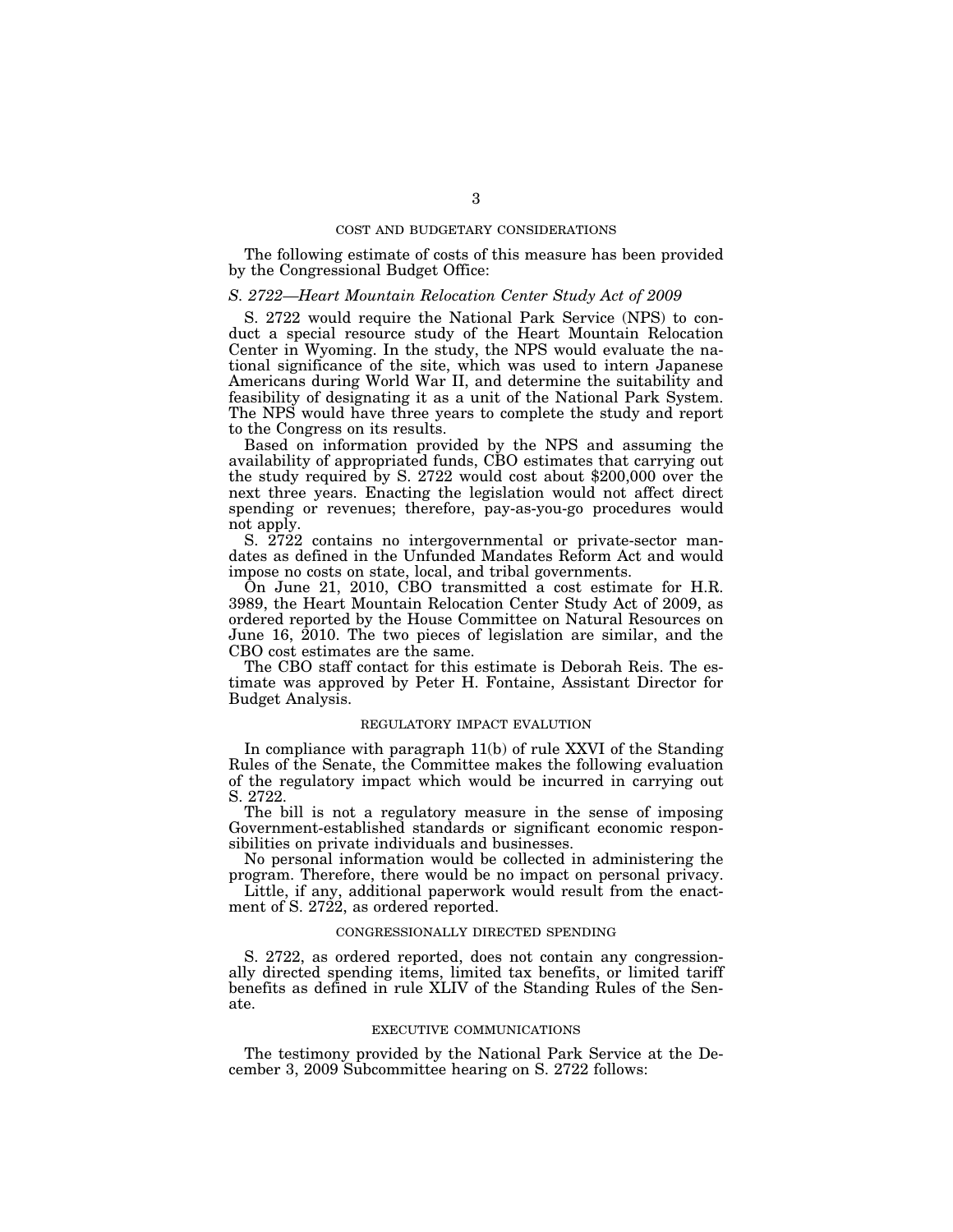## STATEMENT OF KATHERINE H. STEVENSON, ASSISTANT DI-RECTOR, BUSINESS SERVICES, NATIONAL PARK SERVICE, DEPARTMENT OF THE INTERIOR

Mr. Chairman and members of the Subcommittee, thank you for the opportunity to appear before you today to present the Department of the Interior's views on S. 2722, to authorize the Secretary of the Interior to conduct a special resource study to determine the suitability and feasibility of adding the Heart Mountain Relocation Center, in the State of Wyoming, as a unit of the National Park System.

The Department supports S. 2722. However, we feel that priority should be given to the 49 previously authorized studies for potential units of the National Park System, potential new National Heritage Areas, and potential additions to the National Trails System and the National Wild and Scenic River System that have not yet been transmitted to Congress.

S. 2722 would authorize the Secretary of the Interior (Secretary) to conduct a special resource study to determine the suitability and feasibility of designating the Heart Mountain Relocation Center as a unit of the National Park System. The study would also consider other alternatives for the preservation, protection and interpretation of the site by federal, State, or local governmental entities, or private and nonprofit organizations. The bill also directs the Secretary to identify any potential impacts to private landowners if the site is designated as a unit of the National Park System and specifies that the Secretary, through the study process, shall consult with interested federal, State, or local governmental entities, federally recognized Indian tribes, private and nonprofit organizations, and owners of private property that may be affected by any designation. Not later than three years after funds are made available, the Secretary is directed to submit the results and recommendations of the study to Congress. We estimate that this study will cost approximately \$240,000.

Located in northwest Wyoming, in the Shoshone River Valley, the Heart Mountain Relocation Center is one of 10 relocation centers established by the U.S. military to incarcerate Japanese Americans during World War II. The Center opened on August 11, 1942, and operated for 39 months, closing on November 10, 1945. At its peak, Heart Mountain contained 10,767 Japanese Americans, nearly all of whom were former residents of California, Oregon, and Washington, and two-thirds of whom were United States citizens.

The site tells the story of a group of American citizens whose constitutional rights were abrogated during a time when our nation was at war. Heart Mountain is also directly associated with one of the largest single draft resistance movements in United States history. To protest the confinement of their families, 315 Japanese Americans from all 10 relocation centers were imprisoned for resisting